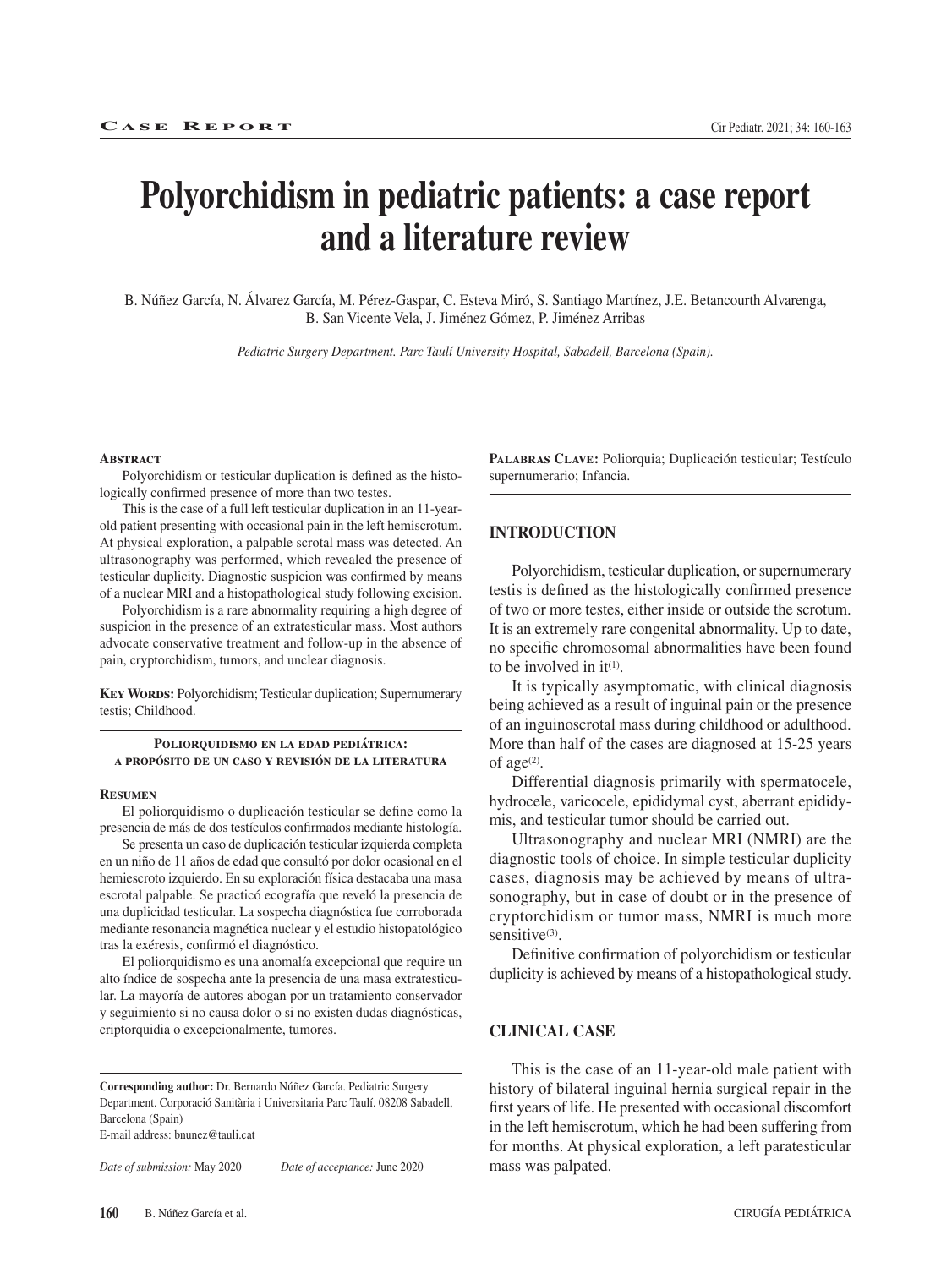

**Figure 1.** Ultrasound image. At the level of the left scrotum, a 10x8 mm diameter image is visualized. It is smaller than the left testis, but it has the same echogenicity, with an independent but similar vascularization.



**Figure 2.** NMR image. In the left scrotal sac, an approximately 12x12 mm extratesticular mass can be seen lateral to the left testis. This could be a testicular duplication.



adequate and similar vascularization. Given the suspicion of testicular duplicity and considering how rare this entity The histopathological study (Fig. 4) allowed diagnosis of polyorchidism or full testicular duplicity to be confirmed. It demonstrated encapsulated testicular parenchyma with absence of spermatogenesis and presence of Sertoli cells only.

Today, the patient is 18, and he has been discharged from our department. He has had no symptoms whatsoever since he underwent surgery (7-year follow-up).

## **DISCUSSION**

Polyorchidism or testicular duplicity is an extremely rare medical entity, with about 160 cases published in the literature<sup>(4)</sup>.

is, decision was made to conduct a NMRI for diagnostic confirmation. The NMRI (Fig. 2) demonstrated a normal left testis in terms of size and morphology considering the patient's age, and another adjacent 12x12 mm vascularized mass lateral to the testis, with very similar characteristics.

Blood tests and tumor marker studies were normal.

Given the suspicion of testicular duplicity  $-$  in spite of it being rare – and the patient's discomfort, upper left hemiscrototomy was decided upon (Fig. 3). The accessory



**Figure 3.** Surgical picture. Two testes are found in the left hemiscrotum, with completely independent vascularization, epididymis, and sperm cords.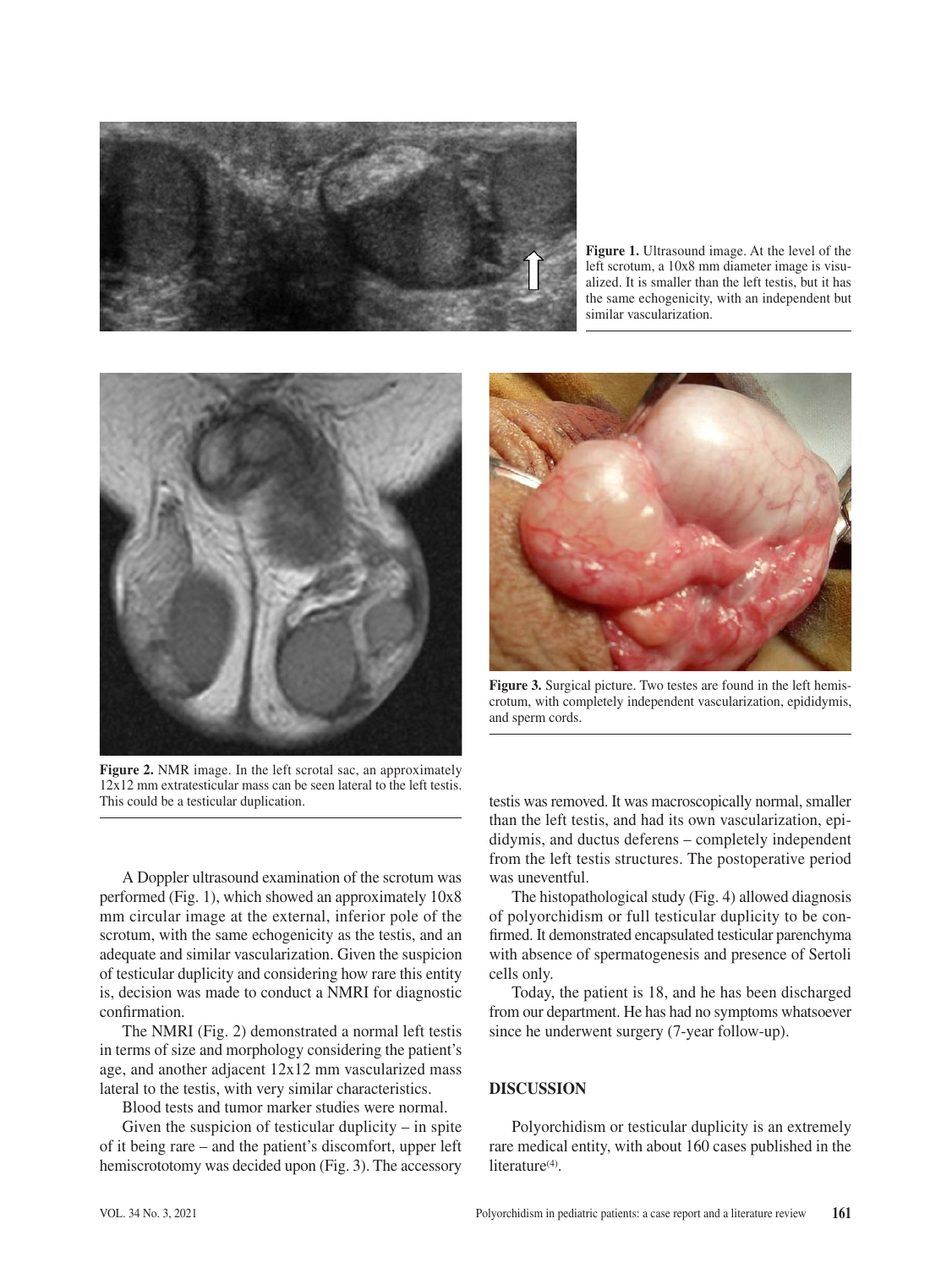

**Figure 4.** Histological finding. Seminiferous tubules of a normal architecture and size made up of Sertoli cells only, with no evidence of spermatogenesis. The intertubular space has a normal level of Leydig cells.

The first demonstration of polyorchidism was a post-mortem finding by Blasius in 1670. In 1880, Ahfeld<sup>(5)</sup> also described it at an autopsy. But the first case histologically confirmed during surgery was reported by Lane in 1895(6).

The embryological explanation of polyorchidism remains unknown.

The embryological development of the testis starts at pregnancy week 6, when the primitive testis is developed in the medial part of the primitive genital ridge, within the mesonephros. Polyorchidism could occur due to a longitudinal or transversal division of the genital ridge – the latter being the most widely accepted hypothesis –, or as a result of the degeneration of some parts of the mesonephric components<sup>(8)</sup>.

Polyorchidism may be either unilateral or bilateral, and it can range from partial to full duplication, with completely independent testes and epididymides. Leung(7), Hancock<sup>(8)</sup> and Wolf's<sup>(9)</sup> classification, which is based on the anatomy of the testes and the adjacent structures, is the most widely accepted today.

It divides polyorchidism into 4 types:

- Type 1. The supernumerary testis has no epididymis or ductus deferens, without connection with the other testis.
- Type 2. The two testes share the same epididymis and ductus deferens.
- Type 3. The supernumerary testis has its own epididymis and shares the ductus deferens.
- Type 4. Full testicular duplication, with the testis having its own epididymis and ductus deferens.

Types 2 and 3 are the most frequent anatomical forms of polyorchidism, accounting for approximately 90% of the cases. The patient in this article had a type IV polyorchidism – the least frequent type – according to Leung's classification.

Supernumerary testes are typically functional reproductively speaking<sup> $(10)$ </sup>, except for type 1 testes, which have no epididymis or ductus deferens. Therefore, even though there are some cases associated with infertility<sup>(21)</sup>, this is to be considered in polyorchidism patients undergoing bilateral vasectomy, since otherwise the latter may fail.

Polyorchidism is more frequent on the left side, and it can be associated with other urogenital abnormalities. In approximately half of the cases, testicular duplicity is associated with undescended testis or cryptorchidism<sup>(11)</sup>. In up to 30% of the cases, it is associated with indirect inguinal hernia<sup> $(12,23)$ </sup>. The remaining cases are associated with torsion, hydrocele, epididymitis, varicocele, and even malign degeneration, the latter being frequent in poor testicular descent cases. Indeed, supernumerary testis can be associated with teratoma<sup> $(13,14)$ </sup>, anaplastic seminoma<sup> $(15,16)$ </sup>, choriocarcinoma(17), and rhabdomyosarcoma(18).The incidence of torsion in these testes is approximately  $13\%^{(19)}$ .

Differential diagnosis should include other causes of extratesticular or paratesticular masses (hydrocele, epididymal cyst, tumors, etc.)<sup>(25)</sup>.

Given how rare it is, it requires a high degree of suspicion. Surgical management has been an issue of discussion in various publications in the literature<sup>(22)</sup>. Today, in the absence of pain, unclear imaging diagnosis requiring biopsy, associated pathology – such as cryptorchidism –, and tumors<sup>(20)</sup>, conservative management with a strict ultrasound and NMRI follow-up $(24)$  is the most widely used approach.

If diagnosis is achieved through biopsy, and the supernumerary testis has a normal position within the scrotum, the characteristics of the spermatic cord should be studied, and orchidopexy should be carried out to minimize the risk of torsion or ascent to the inguinal canal<sup> $(22)$ </sup>. However, if it is a cryptorchid testis, two options are available – orchidopexy and subsequent monitoring, or excision to prevent malignization risks.

Anyhow, in our view, polyorchidism treatment and follow-up should be a consensus decision that should take into account the patient's will and/or that of their parents in the case of underage patients.

## **REFERENCES**

- 1. Konrade I, Zavorikina J, Fridvalde A, Rots D, Kalere I, Strumfa I, et al. Novel variant of the androgen receptor gene in a patient with complete androgen insensitivity syndrome and polyorchidism. Front Endocrinol. 2019; 9:795.
- 2. Sujka SK, Relabate JA, Simth RA. Polyorchidism. Urology. 1987; 29: 307-9.
- 3. Oner A, Sahin C, Pocan S, Kizilkaya E. Polyorchidism: Sonografhic and magnetic resonance image findings. Acta Radiol. 2005; 46: 769-71.